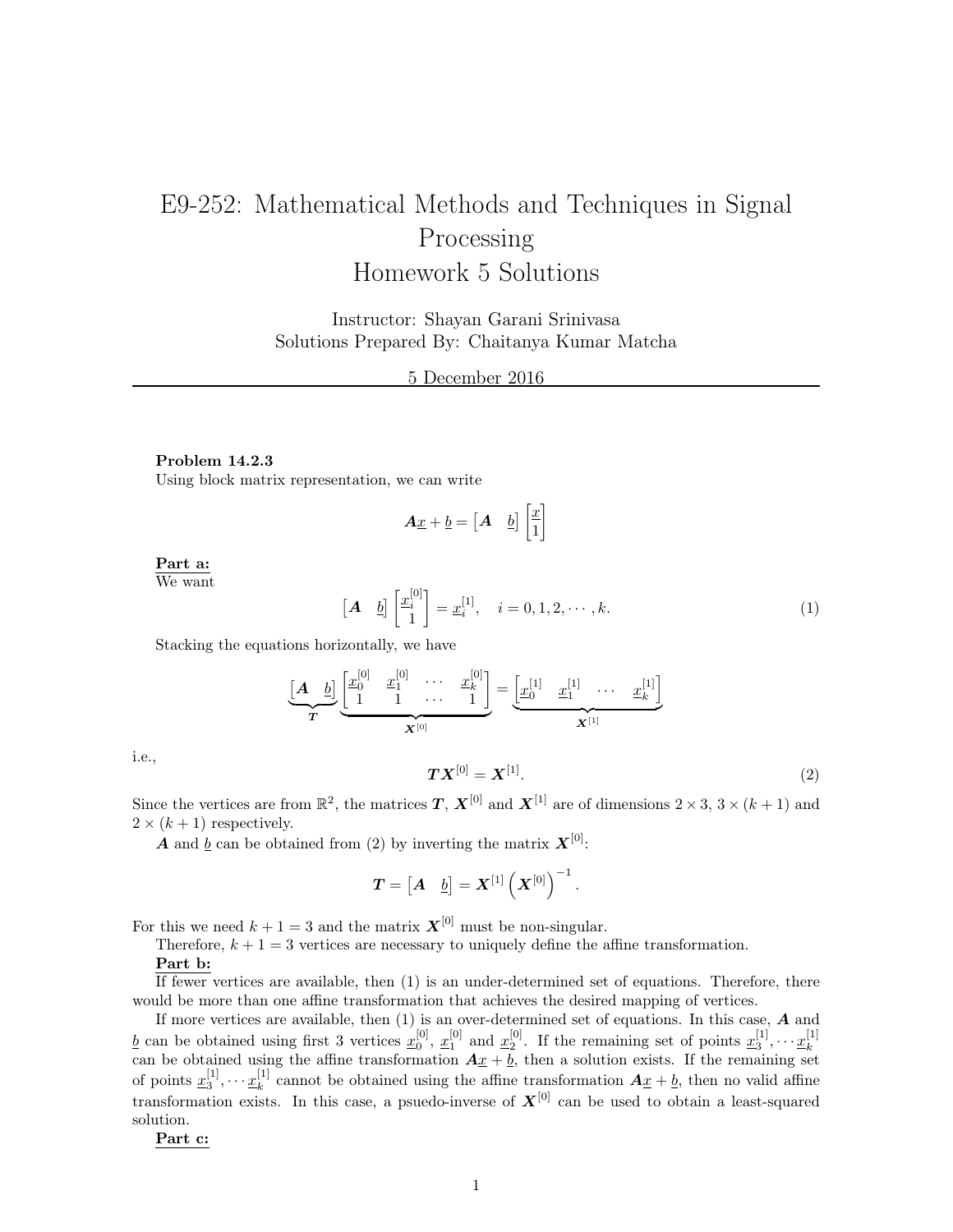When 3 vertices are available, the unique transformation can be obtained as

$$
\boldsymbol{T} = \begin{bmatrix} \boldsymbol{A} & \underline{b} \end{bmatrix} = \boldsymbol{X}^{[1]}\left(\boldsymbol{X}^{[0]}\right)^{-1}.
$$

Part d: We have

$$
\boldsymbol{X}^{[0]} = \begin{bmatrix} 1 & 2 & 2 \\ 1 & 1 & 2 \\ 1 & 1 & 1 \end{bmatrix}; \qquad \boldsymbol{X}^{[1]} = \begin{bmatrix} 1.2 & 1.7 & 1.5 \\ 1 & 1.2 & 1.7 \end{bmatrix};
$$

Therefore, the transformation is

$$
\begin{bmatrix} \mathbf{A} & \underline{b} \end{bmatrix} = \mathbf{X}^{[1]} \left( \mathbf{X}^{[0]} \right)^{-1} = \begin{bmatrix} 0.5 & -0.2 & 0.9 \\ 0.2 & 0.5 & 0.3 \end{bmatrix}
$$

$$
\implies \mathbf{A} = \begin{bmatrix} 0.5 & -0.2 \\ 0.2 & 0.5 \end{bmatrix}; \quad \underline{b} = \begin{bmatrix} 0.9 \\ 0.3 \end{bmatrix};
$$

Following figure shows the polygon before and after the affine transformation.



# Part e:

Following figure shows the ploygon after multiple iterations of the affine transformation on the given polygon.

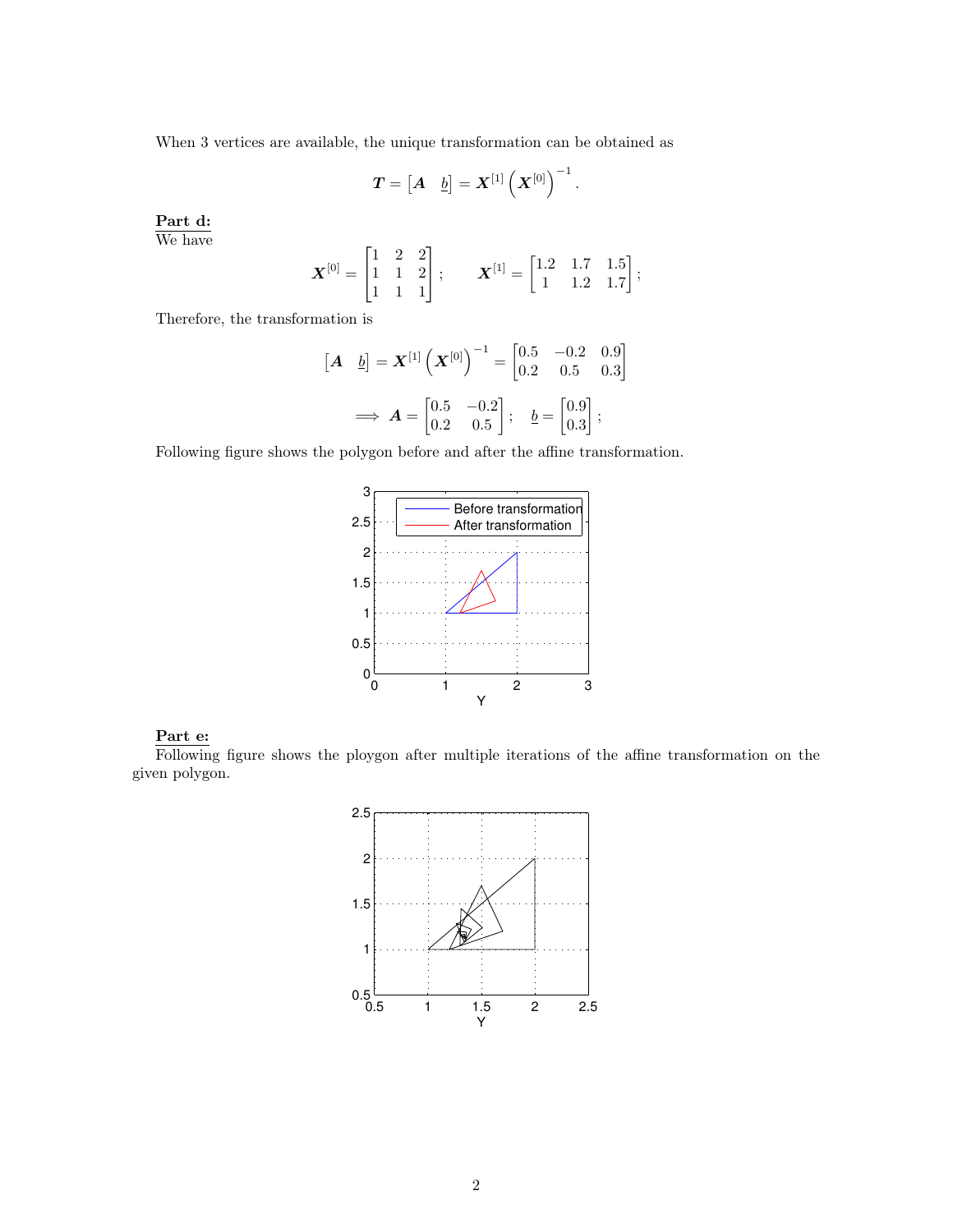## Problem 14.2.4 We have

$$
A = \begin{bmatrix} 1 & a_{12} & \cdots & a_{1n} \\ a_{21} & 1 & \cdots & a_{2n} \\ \vdots & \vdots & \ddots & \vdots \\ a_{n1} & a_{n2} & \cdots & 1 \end{bmatrix}.
$$

Since  $A$  is diagonally dominant, we have

$$
1 = |a_{i,i}| > \sum_{j \neq i} |a_{i,j}| \quad \forall i = 1, 2, \cdots, n.
$$
\n
$$
A - I = \begin{bmatrix} 0 & a_{12} & \cdots & a_{1n} \\ a_{21} & 0 & \cdots & a_{2n} \\ \vdots & \vdots & \ddots & \vdots \\ a_{n1} & a_{n2} & \cdots & 0 \end{bmatrix}.
$$
\n(3)

Therefore, the max-norm of  $\boldsymbol{A}-\boldsymbol{I}$  is

$$
\|\mathbf{A} - \mathbf{I}\|_{\infty} = \max_{i} \sum_{j \neq i} |a_{i,j}| < 1 \quad \text{(From (3))}.
$$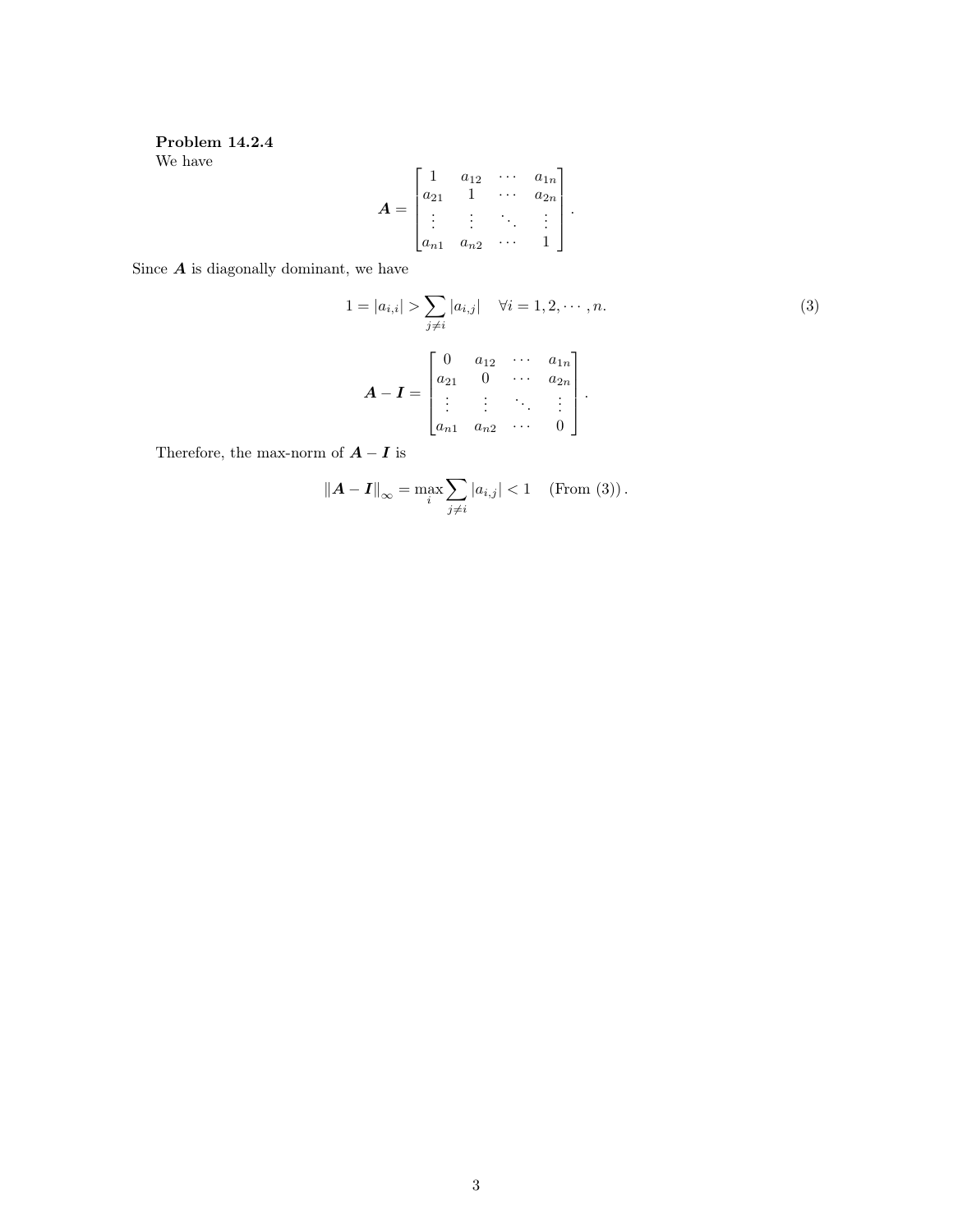### Problem 14.2-5

We have

$$
\underline{x}^{[k+1]} = \underline{A}\underline{x}^{[k]} + \underline{b}.\tag{4}
$$

Part a:

We will prove the following result using induction:

$$
\underline{x}^{[k]} = \sum_{j=0}^{k-1} A^j \underline{b} + A^k \underline{x}^{[0]}
$$
 (5)

For  $k = 1$ , (5) is same as

$$
\underline{x}^{[1]} = \underline{b} + \bm{A}\underline{x}^{[0]}
$$

which is true from  $(5)$ .

Assume that (5) is true for some  $k = n$  i.e.,

$$
\underline{x}^{[n]} = \sum_{j=0}^{n-1} A^j \underline{b} + A^n \underline{x}^{[0]}
$$
  
\n
$$
\implies \underline{x}^{[n+1]} = A \underline{x}^{[n]} + \underline{b} \quad \text{(using (4))}
$$
  
\n
$$
= A \left( \sum_{j=0}^{n-1} A^j \underline{b} \right) + A \left( A^n \underline{x}^{[0]} \right) + \underline{b}
$$
  
\n
$$
= \sum_{j=1}^{n} A^j \underline{b} + A^{n+1} \underline{x}^{[0]} + A^0 \underline{b}
$$
  
\n
$$
\underline{x}^{[n+1]} = \sum_{j=0}^{n} A^j \underline{b} + A^{n+1} \underline{x}^{[0]}.
$$

Therefore, by mathematical induction  $(5)$  is true for all  $k$ . From  $(5)$ ,

$$
(\mathbf{A} - \mathbf{I}) \underline{x}^{[k]} = A \underline{x}^{[k]} - \underline{x}^{[k]}
$$
  
\n
$$
= A \left( \sum_{j=0}^{k-1} A^j \underline{b} + A^k \underline{x}^{[0]} \right) - \left( \sum_{j=0}^{k-1} A^j \underline{b} + A^k \underline{x}^{[0]} \right)
$$
  
\n
$$
= \sum_{j=1}^{k} A^j \underline{b} - \sum_{j=0}^{k-1} A^j \underline{b} + A^{k+1} \underline{x}^{[0]} - A^k \underline{x}^{[0]}
$$
  
\n
$$
= A^k \underline{b} - \underline{b} + A^{k+1} \underline{x}^{[0]} - A^k \underline{x}^{[0]}
$$
  
\n
$$
(\mathbf{A} - \mathbf{I}) \underline{x}^{[k]} = (\mathbf{A}^k - \mathbf{I}) \underline{b} + (\mathbf{A} - \mathbf{I}) A^k \underline{x}^{[0]}
$$
  
\n
$$
\Rightarrow \underline{x}^{[k]} = (\mathbf{A} - \mathbf{I})^{-1} (\mathbf{A}^k - \mathbf{I}) \underline{b} + (\mathbf{A} - \mathbf{I})^{-1} (\mathbf{A} - \mathbf{I}) A^k \underline{x}^{[0]}
$$
  
\n
$$
\therefore \underline{x}^{[k]} = (\mathbf{A} - \mathbf{I})^{-1} (\mathbf{A}^k - \mathbf{I}) \underline{b} + A^k \underline{x}^{[0]}
$$
  
\n(6)

Parts b, c:

Given  $||A||_2 = 1$ . Therefore the largest (in magnitude) eigen value of  $A^H A$  has magnitude 1.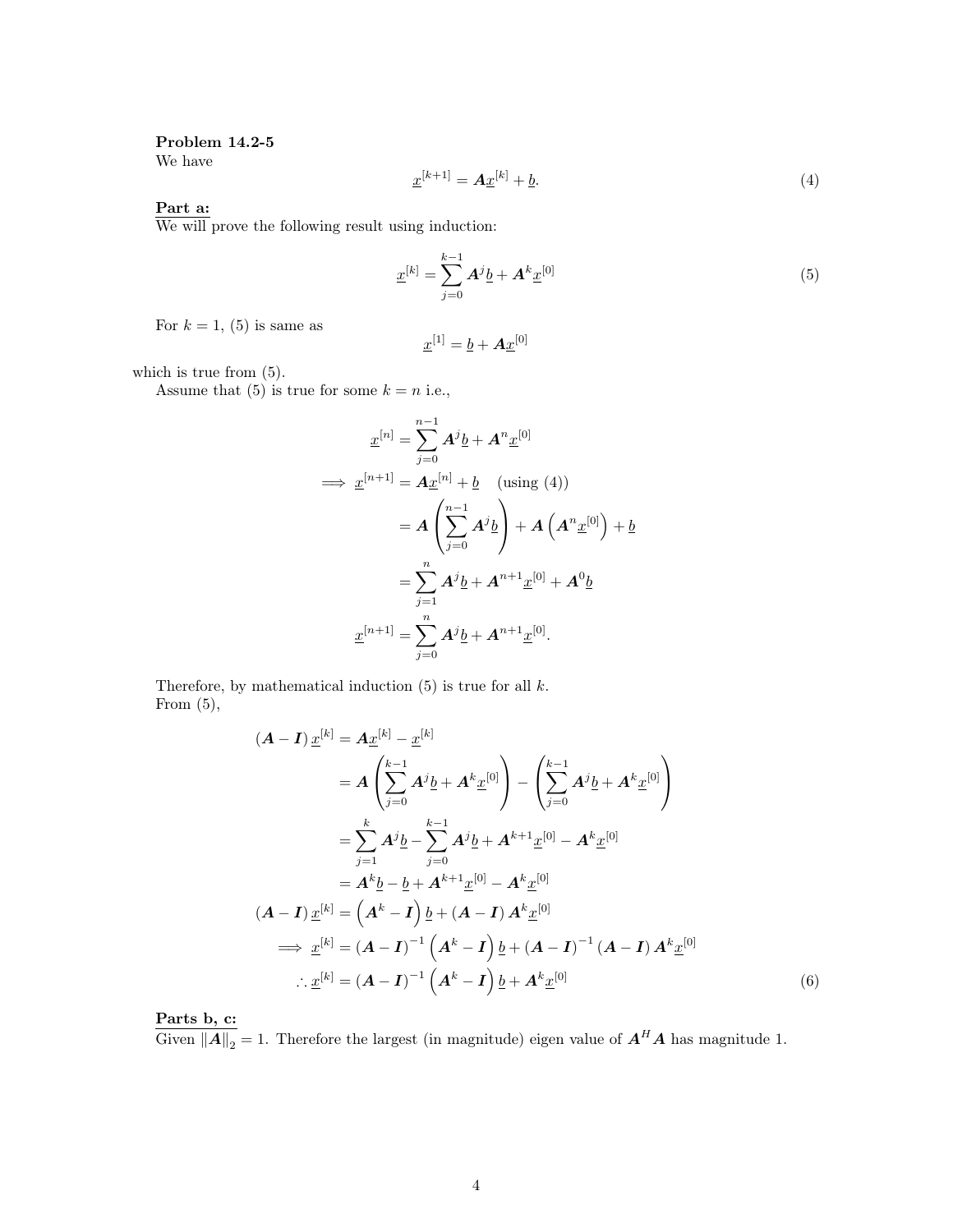$$
A = \begin{bmatrix} \cos \theta & -\sin \theta \\ \sin \theta & \cos \theta \end{bmatrix} \begin{bmatrix} e & \lambda \\ 0 & 1 \end{bmatrix} = \begin{bmatrix} e \cos \theta & \lambda \cos \theta - \sin \theta \\ e \sin \theta & \lambda \sin \theta + \cos \theta \end{bmatrix}
$$
  
\n
$$
\implies A^H A = \begin{bmatrix} e^* & 0 \\ \lambda^* & 1 \end{bmatrix} \begin{bmatrix} \cos \theta & \sin \theta \\ -\sin \theta & \cos \theta \end{bmatrix} \begin{bmatrix} \cos \theta & -\sin \theta \\ \sin \theta & \cos \theta \end{bmatrix} \begin{bmatrix} e & \lambda \\ 0 & 1 \end{bmatrix}
$$
  
\n
$$
= \begin{bmatrix} e^* & 0 \\ \lambda^* & 1 \end{bmatrix} \begin{bmatrix} 1 & 0 \\ 0 & 1 \end{bmatrix} \begin{bmatrix} e & \lambda \\ 0 & 1 \end{bmatrix}
$$
  
\n
$$
= \begin{bmatrix} e^* & 0 \\ \lambda^* & 1 \end{bmatrix} \begin{bmatrix} e & \lambda \\ 0 & 1 \end{bmatrix}
$$
  
\n
$$
= \begin{bmatrix} |e|^2 & e^* \lambda \\ e\lambda^* & 1 + |\lambda|^2 \end{bmatrix}
$$

$$
\det \left( \mathbf{A}^H \mathbf{A} - \mathbf{I} x \right) = 0
$$
  
\n
$$
\implies \det \begin{bmatrix} |e|^2 - x & e^* \lambda \\ e \lambda^* & 1 + |\lambda|^2 - x \end{bmatrix} = 0
$$
  
\n
$$
\implies \left( 1 + |\lambda|^2 - x \right) \left( |e|^2 - x \right) - |e|^2 |\lambda|^2 = 0
$$
  
\n
$$
\implies |e|^2 - x |e|^2 - x - |\lambda|^2 x + x^2 = 0
$$
  
\n
$$
\implies x^2 - x \left( 1 + |\lambda|^2 + |e|^2 \right) + |e|^2 = 0
$$
  
\n
$$
\Delta = \left( 1 + |\lambda|^2 + |e|^2 \right)^2 - 4 |e|^2 = \left( 1 + |\lambda|^2 - |e|^2 \right)^2 + 4 |\lambda|^2 |e|^2 >
$$

Therefore, the roots are real.

Given  $||A||_2 = 1$  and since the roots are real,  $x = -1$  or  $x = 1$  must be a root of the characteristic equation.

 $\,0$ 

Substituting  $x = -1$  gives  $2 + |\lambda|^2 + 2|e|^2 = 0$  which is not possible. Therefore  $x = 1$  is a root of the above equation  $\implies 1 - (1 + |\lambda|^2 + |e|^2) - |e|^2 = 0 \implies \lambda = 0$ . Using  $\lambda = 0$ , the characteristic equation becomes

$$
x^{2} - \left(1 + |e|^{2}\right)x + |e|^{2} = 0.
$$

Therefore,  $|e|^2$  is the other eigen value of  $\mathbf{A}^H \mathbf{A}$ . Since  $\|\mathbf{A}\|_2 = 1$ ,  $|e^2| \leq 1$ .

$$
\lambda = 0 \implies \mathbf{A} = \begin{bmatrix} e \cos \theta & \lambda \cos \theta - \sin \theta \\ e \sin \theta & \lambda \sin \theta + \cos \theta \end{bmatrix} = \begin{bmatrix} e \cos \theta & -\sin \theta \\ e \sin \theta & \cos \theta \end{bmatrix}.
$$

However, following plot shows that the orbit is a spiral (and not ellipse) for  $\lambda = 0$ .

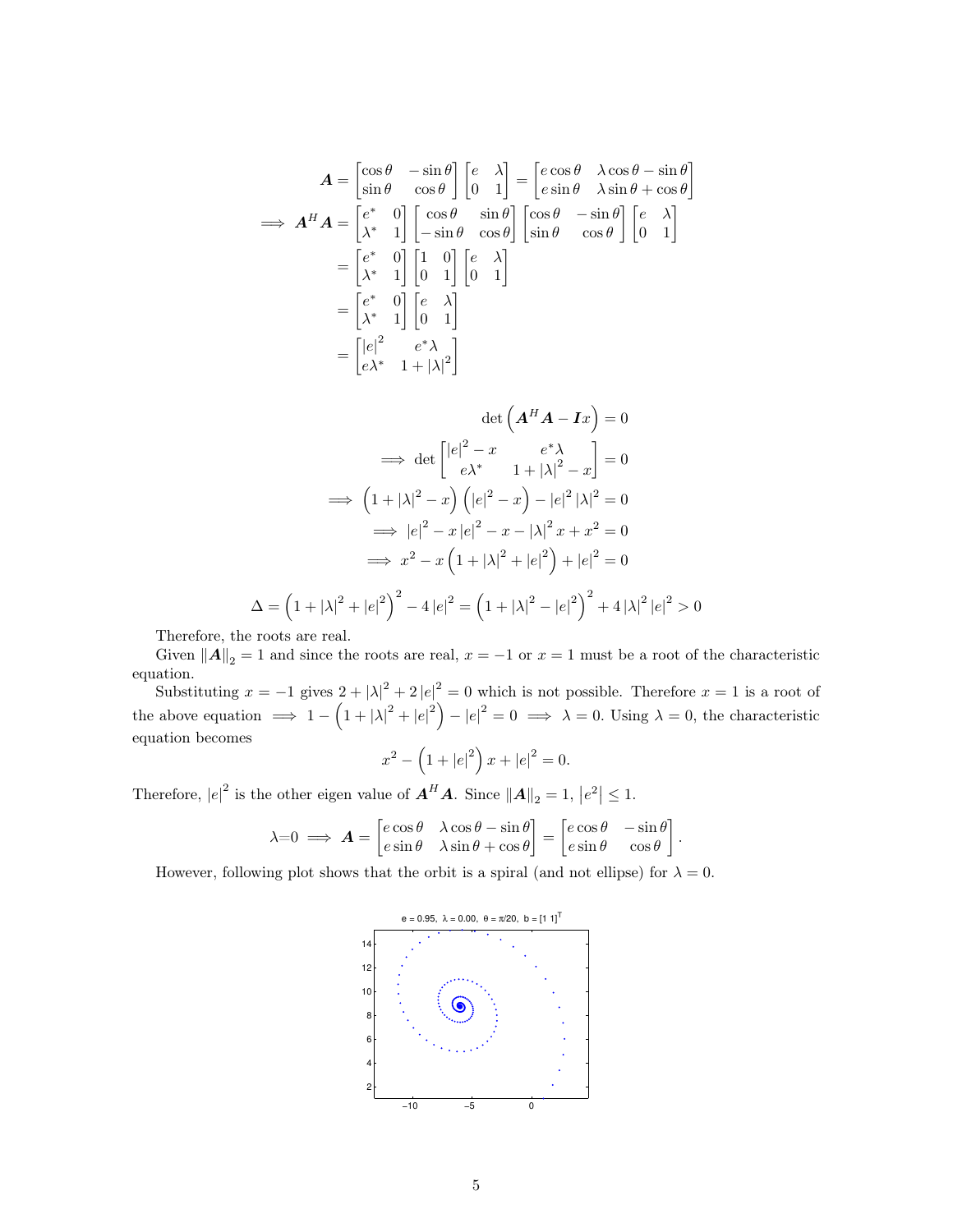This contradicts the claim in the problem statement that  $||A||_2 = 1$  results in an elliptical orbit. Part d:

Following plots show the orbits for different values of  $e, \lambda, \theta$  for  $\underline{b} = \underline{x}^{[0]} = \begin{bmatrix} 1 \\ 1 \end{bmatrix}$  .

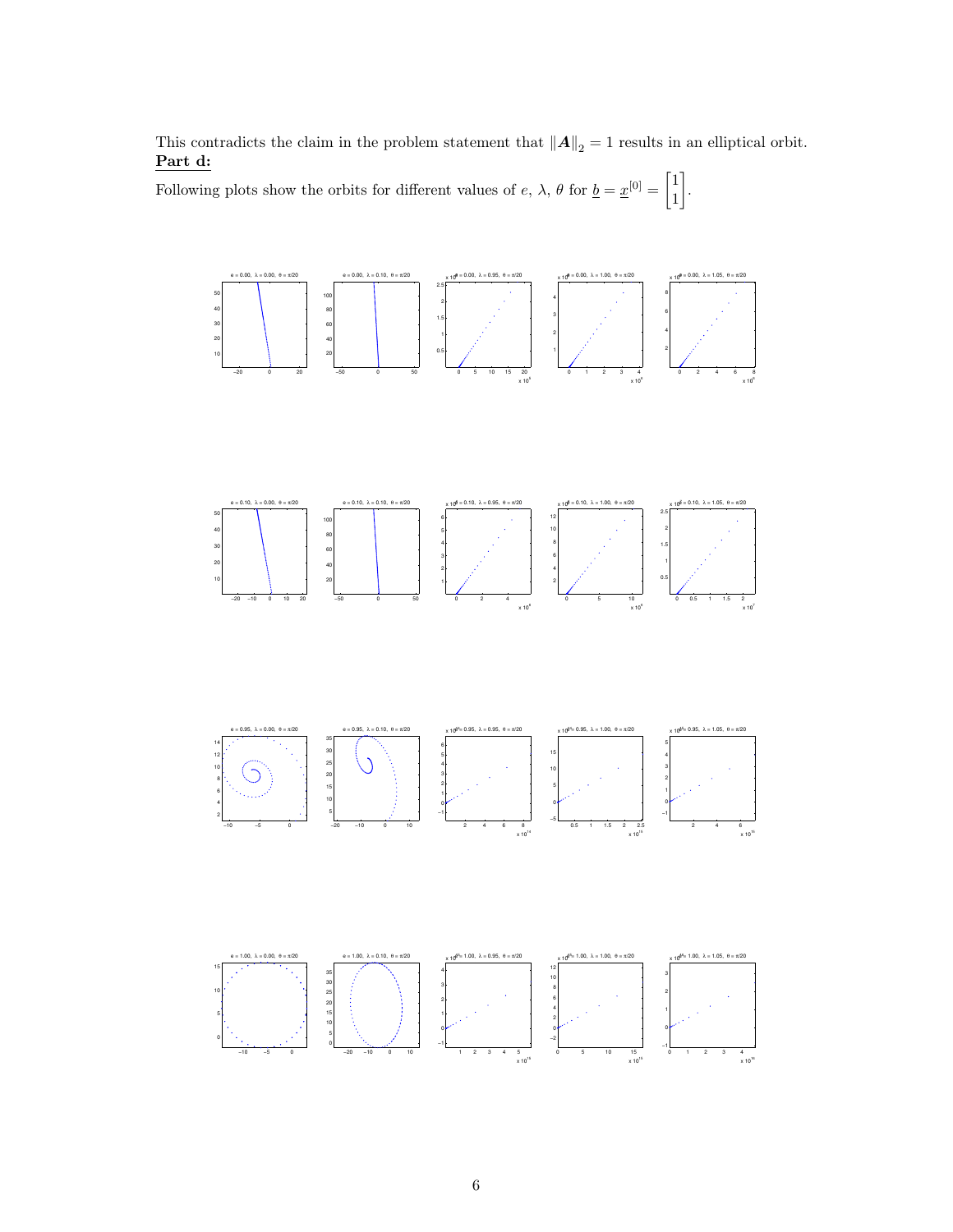

Observations:

- 1. The orbit becomes larger with an increase in  $\lambda$ .
- 2.  $e < 1$ : The orbit is a spiral that converges to a point.
- 3.  $e = 1$ : The orbit is an ellipse.

 $\overline{\mathscr{L}}$ 

4.  $e > 1$ : The orbit is a spiral that diverges to infinity.

**Remark:** The orbit is an ellipse if  $e = 1$ . This is because both the eigen values of **A** are of unit magnitude. This results in 'oscillatory' behavior of  $A<sup>k</sup>$  as k increases.

For parts c and d of the problem, we assume  $e = 1$  instead of  $||A||_2 = 1$  and obtain the center  $x_0$ and  $U$  for the general form of ellipse given by

$$
\left(\underline{x} - \underline{x}_0\right)^T \mathbf{U}\left(\underline{x} - \underline{x}_0\right) = c.\tag{7}
$$

For  $e = 1$ , we have

$$
\mathbf{A} = \begin{bmatrix} \cos \theta & -\sin \theta \\ \sin \theta & \cos \theta \end{bmatrix} \begin{bmatrix} 1 & \lambda \\ 0 & 1 \end{bmatrix} = \begin{bmatrix} \cos \theta & \lambda \cos \theta - \sin \theta \\ \sin \theta & \lambda \sin \theta + \cos \theta \end{bmatrix}.
$$

We have

$$
\underline{x}^{[k]} = A \underline{x}^{[k-1]} + \underline{b}
$$
\n
$$
\implies \underline{x}^{[k]} = A \underline{x}^{[k-1]} - A (I - A)^{-1} \underline{b} + (I - A)^{-1} \underline{b}
$$
\n
$$
\underline{x}^{[k]} - (I - A)^{-1} \underline{b} = A \left( \underline{x}^{[k]} - (I - A)^{-1} \underline{b} \right)
$$

$$
\implies \left(\underline{x}^{[k]} - (\mathbf{I} - \mathbf{A})^{-1} \underline{b}\right)^T \mathbf{U} \left(\underline{x}^{[k]} - (\mathbf{I} - \mathbf{A})^{-1} \underline{b}\right) = \left(\underline{x}^{[k-1]} - (\mathbf{I} - \mathbf{A})^{-1} \underline{b}\right)^T \mathbf{A}^H \mathbf{U} \mathbf{A} \left(\underline{x}^{[k-1]} - (\mathbf{I} - \mathbf{A})^{-1} \underline{b}\right)
$$